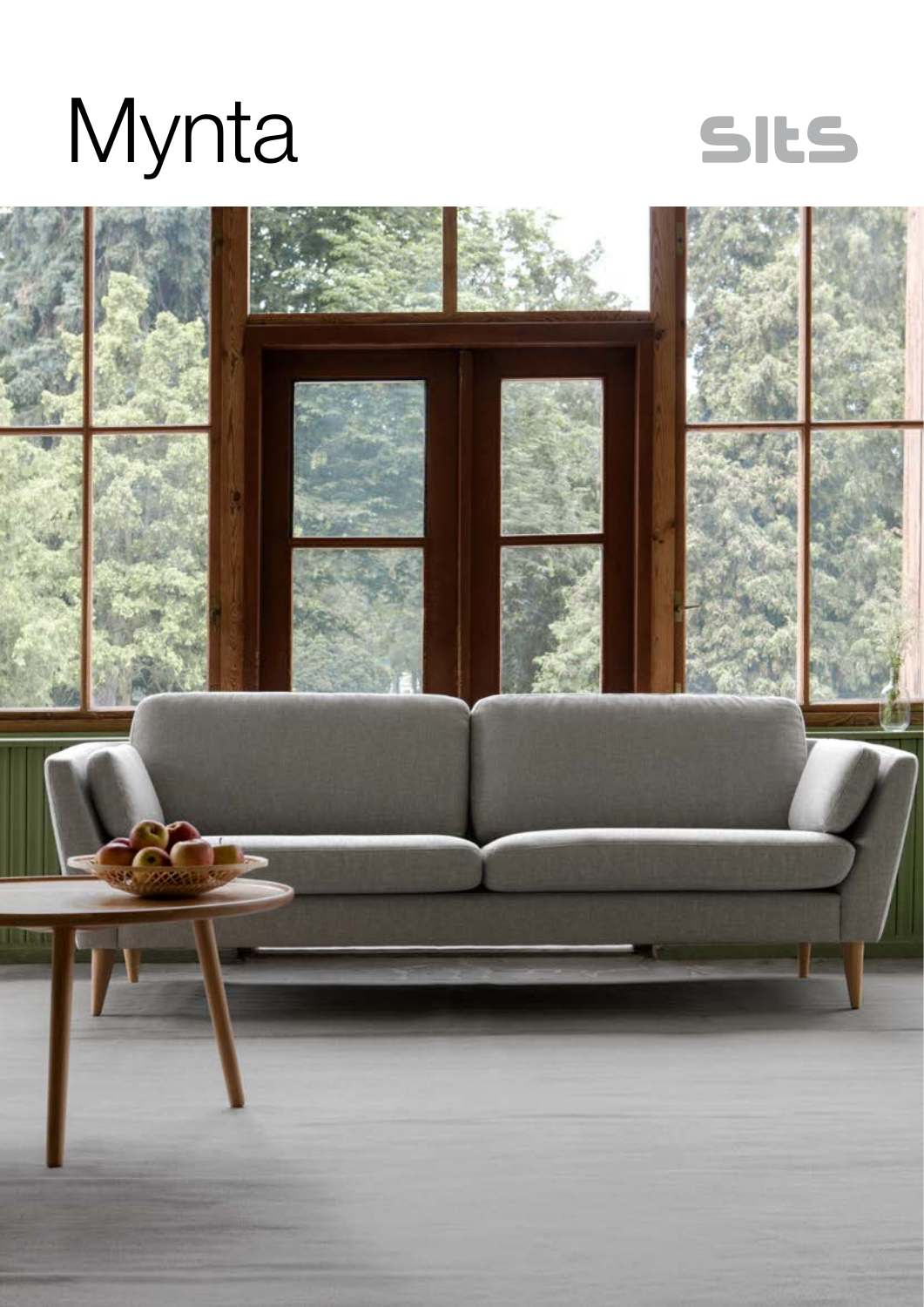

## Changes in 2023 collection (check details below) ¤ Element available until 31st December 2022





armchair footstool 55x44







2 seater

2,5 seater







set 1 right / or left <sup>¤</sup> 2 seater left / or right + chaiselongue right / or left



set 3 right / or left  $^{\circ}$ 2 seater left / or right + divan right / or left





**a** set 4 right / or left **¤** 3 seater left / or right + divan right / or left



example of leather cover 3 seater